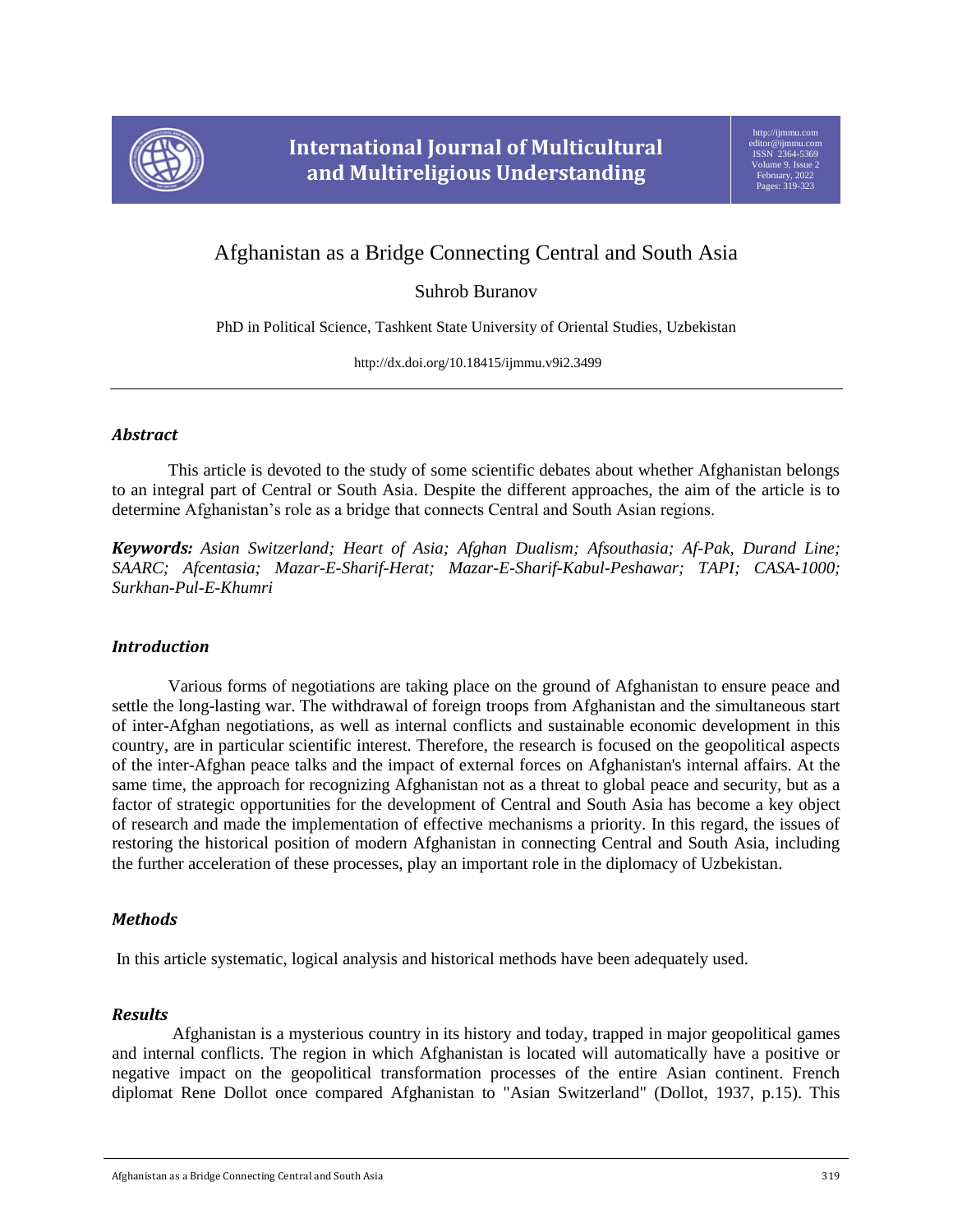allows us to confirm that in its time, this country was the most stable country on the Asian continent. As Pakistani writer Muhammad Iqbal rightly describes, "Asia is a body of water and flowers. Afghanistan is its heart. If there is instability in Afghanistan, Asia is unstable. If there is peace in Afghanistan, Asia is peaceful" (Heart of Asia, 2015). Given the competition of major powers and the conflict of geopolitical interests in Afghanistan today, it is believed that the geopolitical importance of this country can be defined as follows:

- Geographically, Afghanistan is located in the heart of Eurasia. Afghanistan is very close to the Commonwealth of Independent States (CIS), which is surrounded by the countries with nuclear weapons such as China, Pakistan and India, as well as the countries with nuclear programs such as Iran. It should be noted that Turkmenistan, Uzbekistan and Tajikistan account for about 40% of the total state border of Afghanistan;
- From a geo-economic perspective, Afghanistan is a crossroad of regions with global reserves of oil, gas, uranium and other strategic resources. This factor, in essence, also means that Afghanistan is a crossroad of transport and trade corridors. Naturally, leading power centers such as the United States and Russia, as well as China and India, which are known around the world for their potential major economic development, have great geo-economic interests here;
- From a military-strategic point of view, Afghanistan is an important link in regional and international security. Security and military-strategic issues in this country are among the main goals and objectives set by such influential structures as the North Atlantic Treaty Organization (NATO), the Collective Security Treaty Organization (CSTO), the Shanghai Cooperation Organization (SCO) and the CIS.

The geopolitical feature of the Afghan problem is that, in parallel, it involves a wide range of domestic, regional and international forces. Because of this, the problem can incorporate all the factors to play the main role in the reflection of geopolitical theories and concepts. It is important to note that the geopolitical views on the Afghan problem and approaches to its solution still have not been meeting the expected results. Many of these approaches and perspectives present complex challenges while portraying the negative aspects of the Afghan problem. This in itself, demonstrates the need to interpret the Afghan problem through constructive theories and optimistic scientific views based on modern approaches as one of the urgent tasks. Observing the theoretical views and approaches we present below may also provide additional scientific insights into theories about Afghanistan:

#### **"Afghan Dualism"**

From our point of view, the theoretical approach to "Afghan dualism" (Buranov, 2020, p.31-32) should be added in the list of geopolitical views on Afghanistan. It is observed that the essence of the theory of "Afghan dualism" can be reflected in two ways.

1. *Afghan national dualism.* Controversial views on the establishment of Afghan statehood on the basis of state or tribal governance, unitary or federal, pure Islamic or democratic, Eastern or Western models reflect the Afghan national dualism. Valuable information about the dualistic aspects of the national statehood of Afghanistan can be found in the researches of well-known experts such as Barnett Rubin, Thomas Barfield, Benjamin Hopkins, Liz Vily and Afghan scholar Nabi Misdak (Rubin, 2013, Barfield, 2010, Hopkins, 2008, Vily, 2012, Misdak, 2006).

2. *Afghan regional dualism.* It can be seen that Afghan regional dualism is reflected in two different approaches to the geographical affiliation of this country.

#### **Af South Asia**

According to the first approach, Afghanistan is part of the South Asian region, which is assessed by the theoretical views of Af-Pak. It is known that the term "Af-Pak" is used to refer to the fact that American scholars consider Afghanistan and Pakistan as a single military-political arena. The term began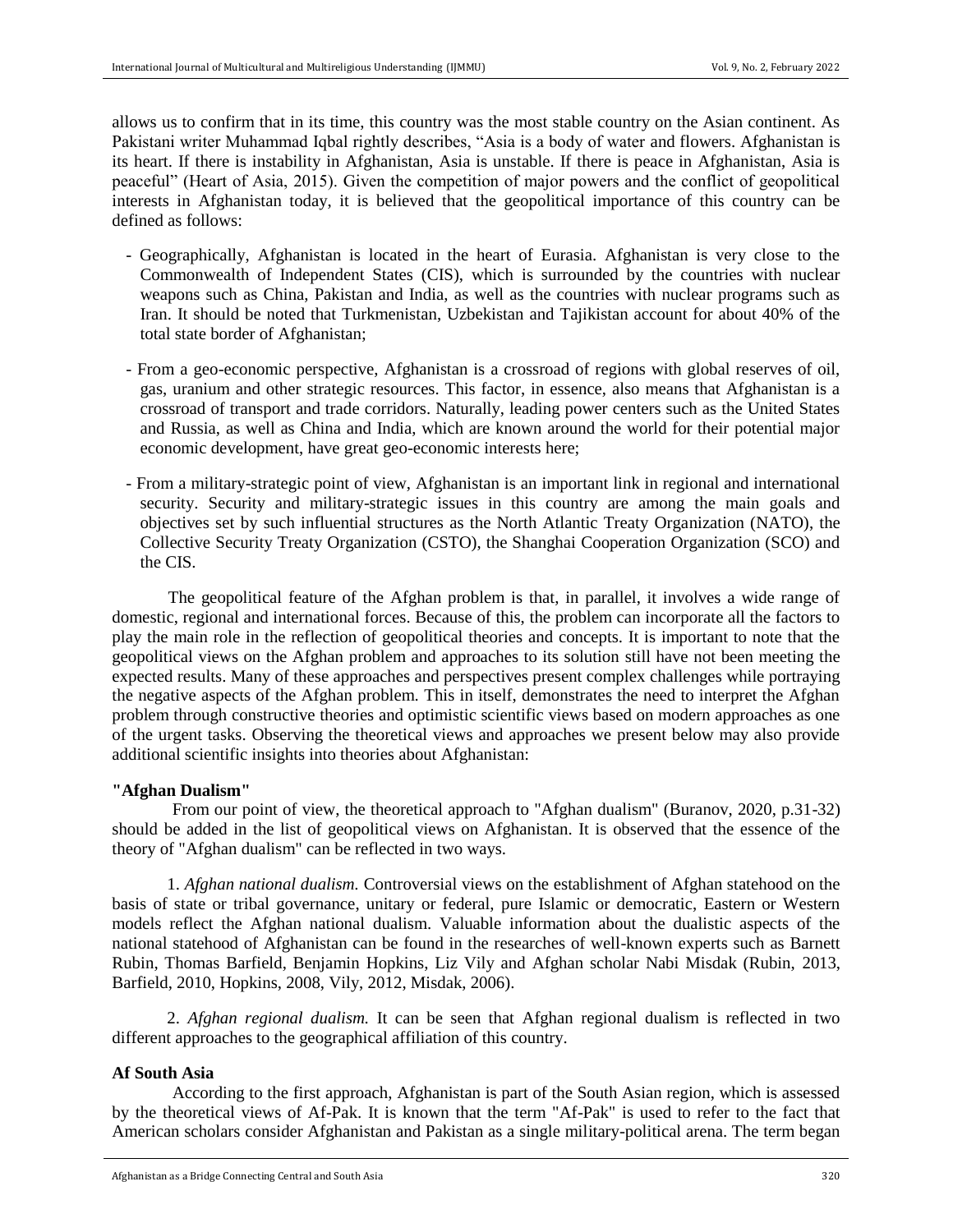to be widely used in scholarly circles in the early years of the 21st century to theoretically describe U.S. policy in Afghanistan. According to reports, the author of the concept of "Af-Pak" is an American diplomat Richard Holbrooke. In March 2008, Holbrooke stated that Afghanistan and Pakistan should be recognized as a single military-political arena for the following reasons:

1. The existence of a common theater of military operations on the Afghanistan-Pakistan border;

2. The unresolved border issues between Afghanistan and Pakistan under the "Durand Line" in 1893;

3. The use of an open border regime between Afghanistan and Pakistan (primarily a "tribal zone") by Taliban forces and other terrorist networks (Fenenko, 2013, p.24-25).

Furthermore, it is noteworthy that Afghanistan is a full member of SAARC, the main organization for the integration of the South Asian region.

#### **Af Cent Asia**

According to the second approach, Afghanistan is geographically an integral part of Central Asia. In our perspective, it is scientifically logical to call it an alternative to the term AfSouthAsia with the term AfCentAsia. This concept is a term that defines Afghanistan and Central Asia as a single region. In assessing Afghanistan as an integral part of the Central Asian region, it is necessary to pay attention to the following issues:

- Geographical aspect. According to its location, Afghanistan is called the "Heart of Asia" as it is central part of Asia, and theoretically embodies Mackinder's "Heartland" theory. Alexandr Humboldt, a German scientist who introduced the term Central Asia to science, described in detail the mountain ranges, climate and structure of the region, including Afghanistan on his map (Humboldt, 1843, p.581-582). In his doctoral dissertation, Capt. Joseph Mc Carthy, an American military expert, argues that Afghanistan should be viewed not only as a specific part of Central Asia, but as the enduring heart of the region (McCarthy, 2018).

- Historical aspect. The territories of present-day Central Asia and Afghanistan were an interconnected region during the statehood of the Greco-Bactrian, Kushan Kingdoms, Ghaznavid, Timurid, and Baburi dynasties. Uzbek professor Ravshan Alimov in his work cites as an example that a large part of modern Afghanistan was part of the Bukhara Khanate for a number of centuries, and the city of Balkh, where it became the residence of the heirs of the Bukhara Khan (khantora) (Alimov, 2005, p.22). In addition, the graves of great thinkers such as Alisher Navoi, Mavlono Lutfi, Kamoliddin Behzod, Hussein Boykaro, Abdurahmon Jami, Zahiriddin Muhammad Babur, Abu Rayhan Beruni, Boborahim Mashrab are located on the territory of modern Afghanistan. They have made an invaluable contribution to the civilization, as well as cultural and enlightened ties of the people of the whole region. The Dutch historian Martin McCauley compares Afghanistan and Central Asia to the "Siamese twins" and concludes that they are inseparable (McCauley, 2002, p.19).

- Trade and economic aspect. Afghanistan is both a road and an unopened market leading the region of Central Asia, which is closed in all respects, to the nearest seaports. In all respects, this will ensure the full integration of Central Asian states, including Uzbekistan, into world trade relations, eliminating some economic dependence on external spheres.

- Ethnical aspect. Afghanistan is home to all Central Asian nations. An important fact that needs special attention is that the Uzbeks in Afghanistan are the largest ethnic group in the world outside of Uzbekistan. Another significant aspect is that the more Tajiks live in Afghanistan as the more Tajiks live in Tajikistan. This is extremely important and vital for Tajikistan. Afghan Turkmen are also one of the largest ethnic groups listed in the Afghan Constitution. In addition, more than a thousand Kazakhs and Kyrgyz from Central Asia currently live in the country.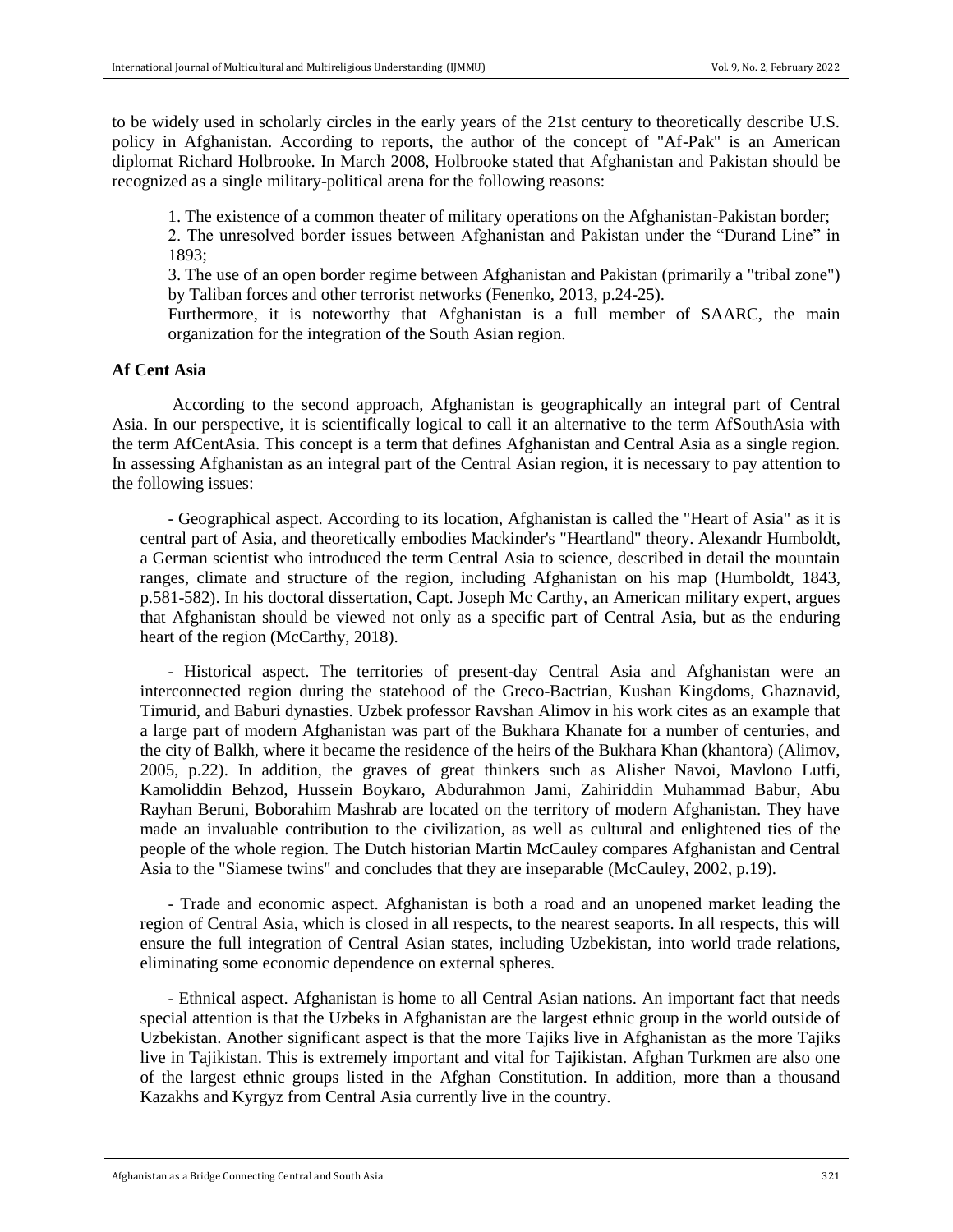- Linguistical aspect. The majority of the Afghan population communicates in the Turkic and Persian languages spoken by the peoples of Central Asia. According to the Constitution of Afghanistan (The Constitution of IRA, 2004), the Uzbek language has the status of an official language only in Afghanistan, except Uzbekistan.

- Cultural traditions and religional aspect. The customs and traditions of the people of Central Asia and Afghanistan are similar and very close to each other. For example, Navruz, Ramadan and Eid al-Adha are celebrated equally in all people of the region. Islam also binds our peoples together. One of the main reasons for this is that about 90% of the population of the region confesses Islam.

For this reason, as the current efforts to involve Afghanistan in the regional processes in Central Asia intensify, it is expedient to take into account the relevance of this term and its popularization in scientific circles.

#### *Discussion*

Although different views and approaches to the geographical location of Afghanistan have some scientific basis, today the factor of assessing this country not as a specific part of Central or South Asia, but as a bridge connecting these two regions, is a priority. Without restoring Afghanistan's historic role as a bridge connecting Central and South Asia, it is impossible to develop inter-regional interdependence, ancient and friendly cooperation on new fronts. Today, such an approach is becoming a prerequisite for security and sustainable development in Eurasia. After all, the peace in Afghanistan is the real basis for peace and development in both Central and South Asia. In this context, there is a growing need to coordinate the efforts of Central and South Asian countries in addressing the complicated and complex issues facing Afghanistan. In this regard, it is extremely important to carry out the following crucial tasks:

First, the Central and South Asian regions have been bound by long historical ties and common interests. Today, based on our common interests, we consider it as an urgent need and a priority to establish a dialogue format "Central Asia + South Asia" at the level of foreign ministers, aimed as expanding opportunities for mutual political dialogue and multifaceted cooperation.

Second, it is necessary to accelerate the construction and implementation of the Trans-Afghan Transport Corridor, which is one of the most important factors in expanding rapprochement and cooperation in Central and South Asia. With the aim of achieving this, we will soon need to discuss the signing of multilateral agreements between all countries of our region and the financing of transport projects. In particular, the Mazar-e-Sharif-Herat and Mazar-e-Sharif-Kabul-Peshawar railway projects will not only connect Central Asia with South Asia, but will also make a practical contribution to Afghanistan's economic and social recovery. For this purpose, we consider to organize the Trans-Afghan Regional Forum in Tashkent.

Third, Afghanistan has the potential to become a major energy chain in connecting Central and South Asia with all sides. This, of course, requires the mutual coordination of Central Asian energy projects and their continued supply to South Asian markets through Afghanistan. In this regard, there is a need to jointly implement strategic projects such as the TAPI trans-Afghan gas pipeline, the CASA-1000 power transmission project and the Surkhan-Puli Khumri, which could become part of it. From this reason, we propose to jointly develop the energy program REP13 (Regional Energy Program of Central and Souht Asia). By following this program, Afghanistan would act as a bridge in Central and South Asian energy cooperation.

Fourth, we propose to hold an annual international conference on the topic of "Afghanistan in the connecting Central and South Asia: historical context and prospective opportunities". In all respects, this correspond to the interests and aspirations of the citizens of Afganistan, as well as the people of Central and South Asia.